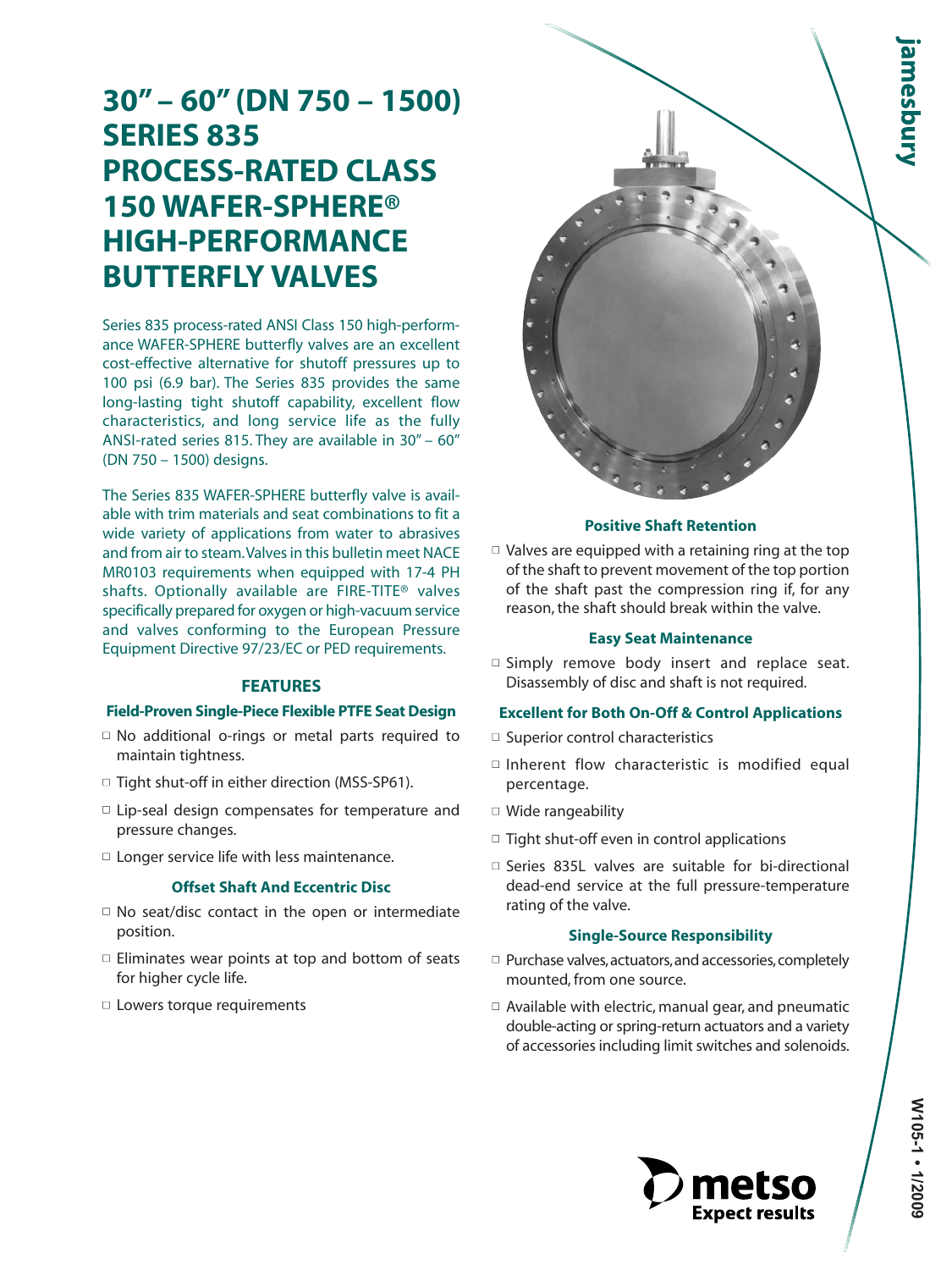# **SPECIFICATIONS Seat Ratings**

Seat ratings shown in the charts are based on differential pressure with the disc in the fully closed position and refer to seats only. Maximum body working pressures and test pressure for different materials are shown in the **Valve Body Ratings** table below.



#### **Flow Data**

The table below provides flow coefficients for Series 835L valves covered in this bulletin. The Cv values represent the flow of water at 60°F through the valve in U.S. gallons per minute at a pressure drop of 1 psi. The metric equivalent, Kv, is the flow of water at 16°C through the valve in cubic meters per hour at a pressure drop of 1 kg/cm<sup>2</sup>. To convert Cv to Kv, multiply by 0.8569.

| <b>Valve Size</b> |           | C <sub>v</sub> |
|-------------------|-----------|----------------|
| inches            | <b>DN</b> |                |
| 30                | 750       | 44,000         |
| 36                | 900       | 78,000         |
| 40                | 1000      | 93,000         |
| 42                | 1050      | 102,000        |
| 48                | 1200      | 137,000        |
| 54                | 1350      | 181,000        |
| 60                | 1500      | 219,000        |

These conservative guide for general service. Previous experience in a process or new developments and alternate seat materials may permit applications at ratings above those shown. Please consult customer service at www.metso.com/automation.



#### **Valve Body Ratings**

These are maximum working pressure ratings of the **valve body only** (per ANSI B16.34-1988). The seat ratings above determine the practical pressure limitations according to actual service conditions. Test pressures are for hydrostatic test with disc open.

|                                  | Pressure - psi                        |                            |  |  |
|----------------------------------|---------------------------------------|----------------------------|--|--|
| <b>Temperature <sup>°</sup>F</b> | <b>Carbon Steel</b>                   | <b>316 Stainless Steel</b> |  |  |
| -20 to 100                       | 285                                   | 275                        |  |  |
| 200                              | 260                                   | 240                        |  |  |
| 300                              | 230                                   | 215                        |  |  |
| 400                              | 200                                   | 195                        |  |  |
| 500                              | 170                                   | 170                        |  |  |
| <b>Test Pressure</b>             | 450                                   | 425                        |  |  |
|                                  |                                       |                            |  |  |
|                                  |                                       |                            |  |  |
| Temperature °C                   | Pressure - bar<br><b>Carbon Steel</b> | <b>316 Stainless Steel</b> |  |  |
| -28.9 to 37.8                    | 19.7                                  | 19.0                       |  |  |
| 93.3                             | 17.9                                  | 16.6                       |  |  |
| 148.9                            | 15.9                                  | 14.8                       |  |  |
| 204.4                            | 13.8                                  | 13.4                       |  |  |
| 260.0                            | 11.7                                  | 11.7                       |  |  |

|                              | <b>STANDARDS AND SPECIFICATIONS</b>                                                                          |                         |                                                                                                 |  |  |  |  |  |  |
|------------------------------|--------------------------------------------------------------------------------------------------------------|-------------------------|-------------------------------------------------------------------------------------------------|--|--|--|--|--|--|
| <b>ANSI B16.34</b>           | Valves – Flanged, Threaded, and Welding End                                                                  | MSS SP-44               | <b>Steel Pipeline Flanges</b>                                                                   |  |  |  |  |  |  |
| <b>ANSI B31.1</b>            | Power Piping                                                                                                 | <b>MSS SP-55</b>        | Quality Standard for Steel Castings - Visual Method                                             |  |  |  |  |  |  |
| <b>ANSI B31.3</b>            | Chemical Plant and Petroleum Refinery Piping                                                                 | MSS SP-68               | High Pressure Offset Seat Butterfly Valves                                                      |  |  |  |  |  |  |
| ASME/<br><b>ANSI B31.4</b>   | Liquid Transportation Systems for Hydrocarbons<br>(Liquid Petroleum Gas), Anhydrous Ammonia, and<br>Alcohols | API 598                 | Valve Inspection and Test                                                                       |  |  |  |  |  |  |
|                              |                                                                                                              | API 600                 | Steel Gate Valves (Wall thickness Requirement)                                                  |  |  |  |  |  |  |
| <b>ANSI B31.8</b>            | Gas Transmission and Distribution Piping Systems                                                             | API 609                 | Butterfly Valves - Lug-Type and Wafer-Type                                                      |  |  |  |  |  |  |
| <b>ANS/FCI 70-2</b>          | Control Valve Seat Leakage                                                                                   | <b>NACE</b><br>Standard | Materials Resistant to Sulfide Stress Cracking in<br>Corrosive Petroleum Refining Environments. |  |  |  |  |  |  |
| BS 6755-Part 2<br>Appendix A | Specification for Fire-Type-Testing Requirements                                                             | MR0103                  |                                                                                                 |  |  |  |  |  |  |
| MSS SP-25                    | Standard Marking System for Valves                                                                           |                         |                                                                                                 |  |  |  |  |  |  |

ASME – American Society of Mechanical Engineers

ANSI – American National Standards Institute Nace – NACE – National Association of Corrosion Engineers<br>API – American Petroleum Institute National Association Society

API – American Petroleum Institute MSS – Manufacturers Standardization Society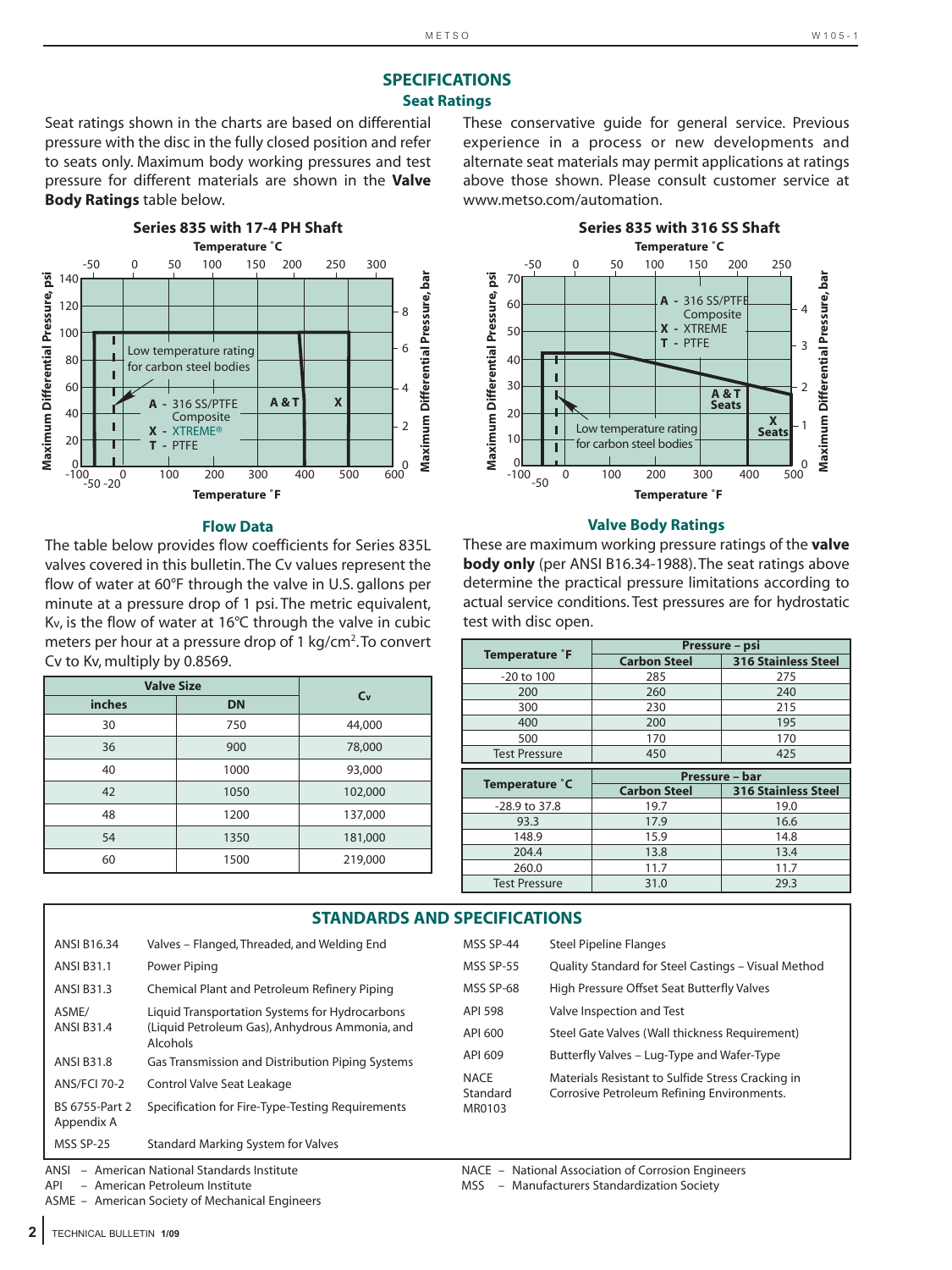# **SEAT DESIGNS Standard Seats**

JAMESBURY standard seat design, constructed of PTFE, XTREME, or UHMW Polyethylene, utilizes a flexible lip which, when distorted, will always attempt to return to its original shape and maintain a seal against the disc regardless of flow direction.



When the valve is shut, the disc slightly deflects the seat.This slight deflection "energizes" the seat. While energized, the sealing surface of the seat is constantly pushing against the edge of the disc.



When pressure is on the insert side, pressure is applied under the seat lip. This further amplifies the sealing force between the disc and the seat.



When pressure is on the non-insert side,the disc moves into the seat. Due to the spherical profile of the disc, the more the disc moves into the seat, the tighter the shut-off. Excessive movement of the seat is limited by the flexible lip which contacts the bottom of the groove in the insert ring.

# **Seat Tightness**

ANSI/FCI 70-2 establishes a series of six leakage classes for control valves and defines the test procedure. Class VI allows the least leakage. WAFER-SPHERE High Performance Butterfly Valves are bubble-tight, MSS-SP61, which would exceed Class VI requirements.

# **FIRE-TITE Seats**

The FIRE-TITE seat was developed for applications where effective shut-off during a fire is a concern. The primary sealing element is PTFE with a back-up metal seat ring. In the event that the PTFE is destroyed, the secondary metal seat provides effective shut-off. The FIRE-TITE seat is also ideal for critical or severe service applications.



WAFER-SPHERE butterfly valves with FIRE-TITE seats have been tested and approved to API 607 Edition 4 and to BS6755 part 2.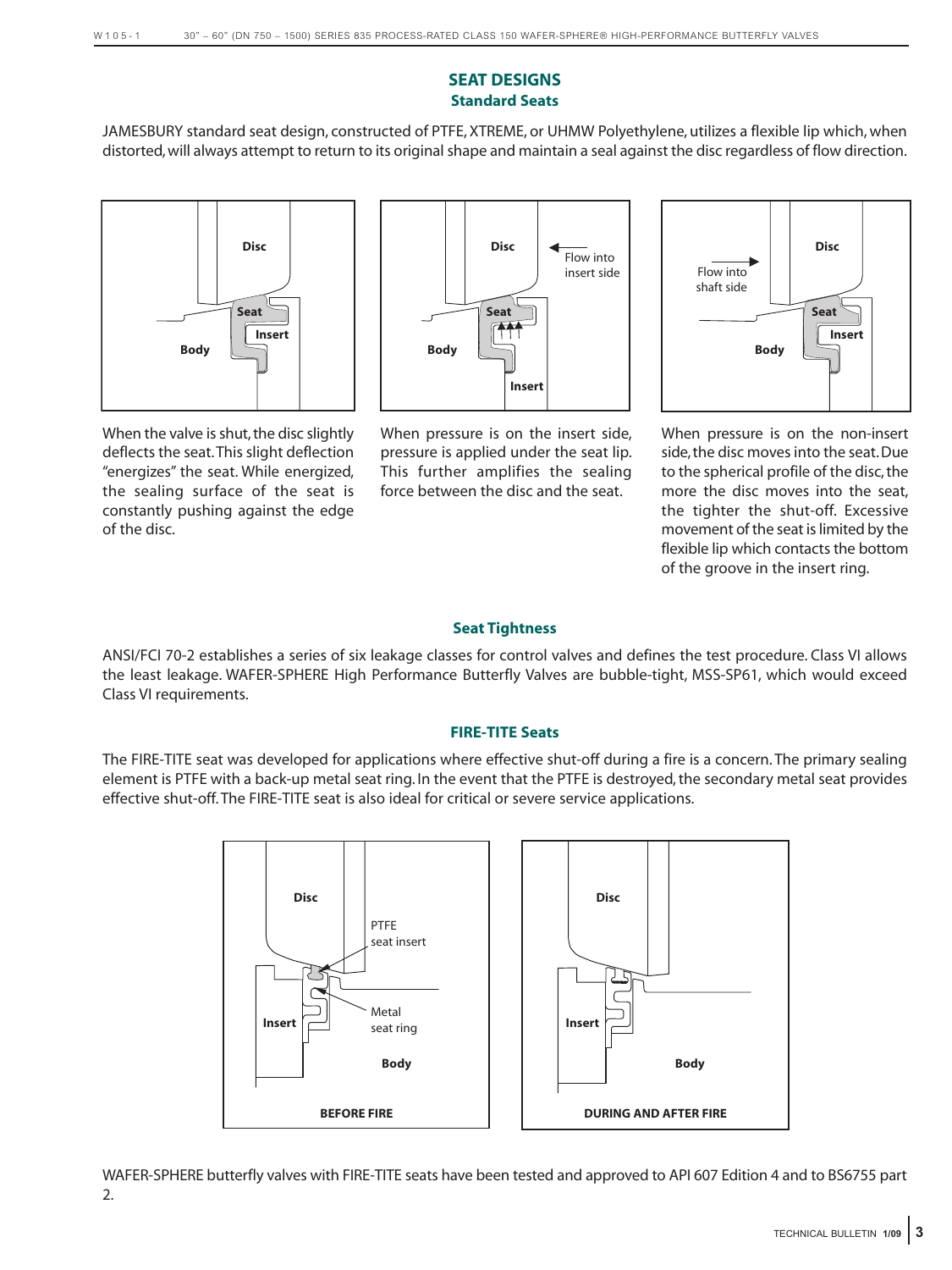# **DIMENSIONS**

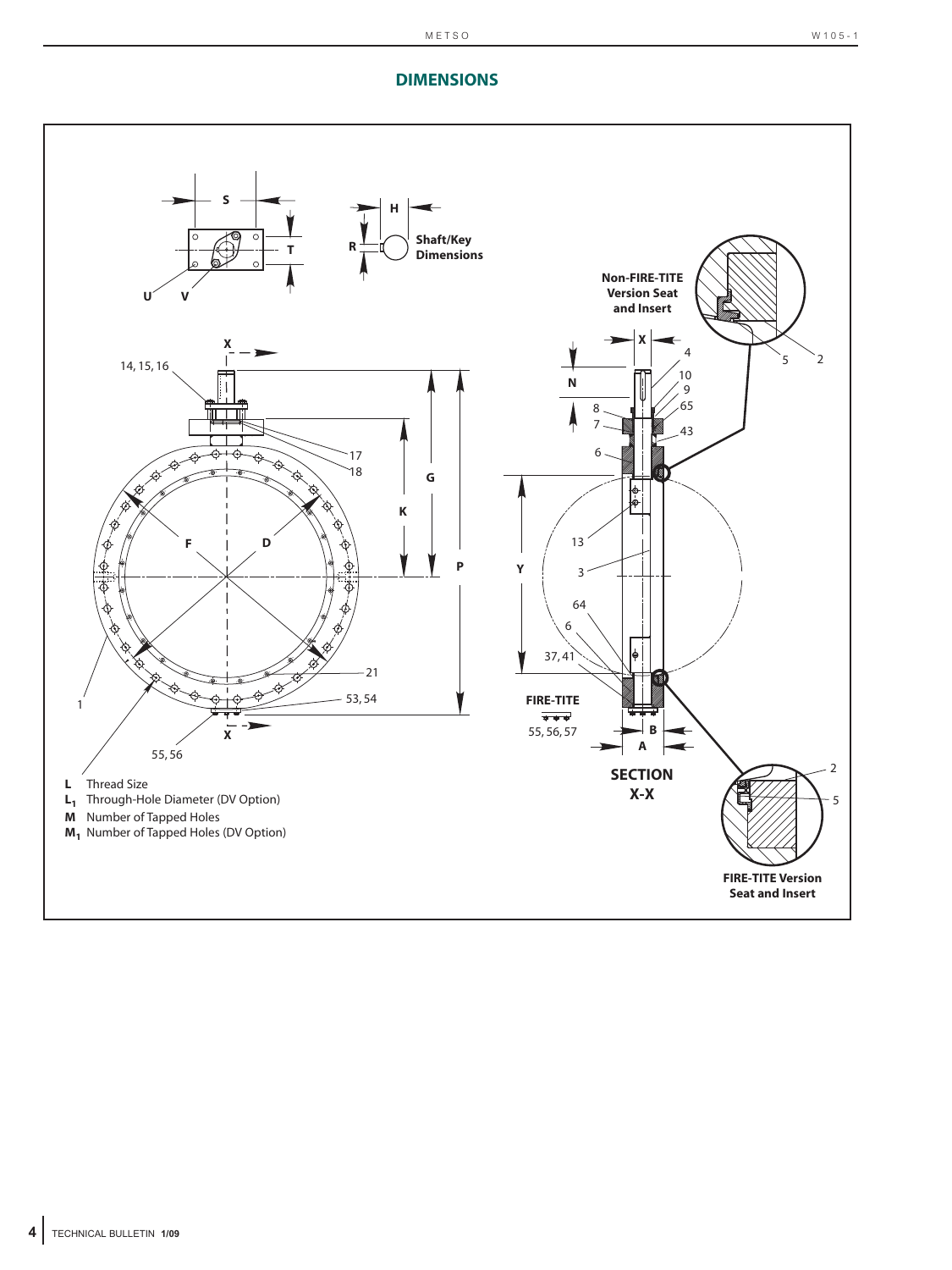| Valve Size    | <b>Approximate Dimension – inches (Continued below)</b> |      |       |       |       |       |       |      |       |               |    |  |
|---------------|---------------------------------------------------------|------|-------|-------|-------|-------|-------|------|-------|---------------|----|--|
| <i>inches</i> | $A^*$                                                   | B    |       | D     | Е     |       | G     | н    | K     |               | M  |  |
| 30            | 4.75                                                    | 2.67 | 33.75 | 36.00 | 27.70 | 38.75 | 30.63 | 2.39 | 23.50 | $1 - 1/4 - 8$ | 28 |  |
| 36            | 5.88                                                    | 3.13 | 40.25 | 42.75 | 34.88 | 46.00 | 34.88 | 2.39 | 27.75 | $1 - 1/2 - 8$ | 32 |  |
| 40            | 8.25                                                    | 4.53 | 44.25 | 47.25 | 38.43 | 50.75 | 41.06 | 3.73 | 31.21 | $1 - 1/2 - 8$ | 36 |  |
| 42            | 8.25                                                    | 4.13 | 47.00 | 49.50 | 40.00 | 53.00 | 41.96 | 3.73 | 32.13 | $1 - 1/2 - 8$ | 36 |  |
| 48            | 9.00                                                    | 5.13 | 53.50 | 56.00 | 46.00 | 59.50 | 46.84 | 3.73 | 37.00 | $1 - 1/2 - 8$ | 44 |  |
| 54            | 10.00                                                   | 5.25 | 59.50 | 62.75 | 52.31 | 66.25 | 53.25 | 4.58 | 40.25 | $1 - 3/4 - 8$ | 44 |  |
| 60            | 10.38                                                   | 5.31 | 66.00 | 69.25 | 57.90 | 73.00 | 56.75 | 4.58 | 43.75 | $1 - 3/4 - 8$ | 52 |  |

## **DIMENSIONS**

\* Dimension A shown as standard. Other lengths available on application.

| <b>Valve Size</b> |           |                             |      |       |                   |       |      | <b>Approximate Dimension - inches (Continued above)</b> |                                     |      |       | Approx.    |
|-------------------|-----------|-----------------------------|------|-------|-------------------|-------|------|---------------------------------------------------------|-------------------------------------|------|-------|------------|
| <b>inches</b>     | $L_1$ t   | $M_1$ <sup>+</sup>          | N    | P     | R                 |       |      | U                                                       | v                                   | X    | Υ     | Weight, lb |
| 30                | $-3/8$    | 4 Tapped (L) 24 Thru (L1)   | 3.70 | 51.00 | 0.50              | 6.30  | 2.17 | $3/4 - 10$ UNC                                          | $5/8 - 11$ UNC                      | 2.17 | 28.00 | 1200       |
| 36                | $1 - 5/8$ | $4$ Tapped (L) 28 Thru (L1) | 3.70 | 58.75 | 0.50              | 6.30  | 2.17 | $3/4 - 10$ UNC                                          | $7/8 - 9$ UNC                       | 2.17 | 35.00 | 2000       |
| 40                | $1 - 5/8$ | $4$ Tapped (L) 32 Thru (L1) | 5.71 | 67.56 | 0.88              | 9.06  | 3.54 | $-8$ UNC                                                | $-8$ UNC                            | 3.35 | 39.17 | 3050       |
| 42                | $1 - 5/8$ | $4$ Tapped (L) 32 Thru (L1) | 5.71 | 69.75 | 0.88              | 9.06  | 3.54 | $-8$ UNC                                                | $-8$ UNC                            | 3.35 | 40.50 | 3320       |
| 48                | $1 - 5/8$ | 4 Tapped (L) 40 Thru (L1)   | 5.71 | 78.50 | 0.88              | 9.06  | 3.54 | $-8$ UNC                                                | $-8$ UNC                            | 3.35 | 46.50 | 4200       |
| 54                | $1 - 7/8$ | $4$ Tapped (L) 40 Thru (L1) | 6.97 | 88.37 | 1.00 <sub>1</sub> | 13.00 | 4.72 | $1 - 1/4 - 7$ UNC                                       | $-8$ UNC                            | 4.13 | 52.50 | 6520       |
| 60                | $1 - 7/8$ | 4 Tapped (L) 48 Thru (L1)   | 6.97 | 95.06 | 00.1              | 13.00 | 4.72 |                                                         | $1 - 1/4 - 7$ UNC $1 - 1/8 - 8$ UNC | 4.13 | 58.50 | 8300       |

| <b>Valve Size</b> | <b>Approximate Dimension – mm (Continued below)</b> |     |      |      |      |      |      |     |      |               |    |  |
|-------------------|-----------------------------------------------------|-----|------|------|------|------|------|-----|------|---------------|----|--|
| <b>DN</b>         | A*                                                  | B   |      | D    | Е    |      | G    | н   | K    |               | M  |  |
| 750               | 121                                                 | 68  | 857  | 914  | 704  | 984  | 778  | 61  | 597  | $1 - 1/4 - 8$ | 28 |  |
| 900               | 149                                                 | 79  | 1022 | 1086 | 886  | 1168 | 886  | 61  | 705  | $1 - 1/2 - 8$ | 32 |  |
| 1000              | 210                                                 | 115 | 1124 | 1200 | 976  | 1290 | 1043 | 95  | 793  | $1 - 1/2 - 8$ | 36 |  |
| 1050              | 210                                                 | 105 | 1194 | 1257 | 1016 | 1346 | 1066 | 95  | 816  | $1 - 1/2 - 8$ | 36 |  |
| 1200              | 229                                                 | 130 | 1359 | 1422 | 1168 | 1511 | 1190 | 95  | 940  | $1 - 1/2 - 8$ | 44 |  |
| 1350              | 254                                                 | 133 | 1511 | 1594 | 1329 | 1683 | 1353 | 116 | 1022 | $1 - 3/4 - 8$ | 44 |  |
| 1500              | 264                                                 | 135 | 1676 | 1759 | 1471 | 1854 | 1441 | 116 | 1111 | $-3/4 - 8$    | 52 |  |

| <b>Valve Size</b> |           |                              |     |      |    |     |     | <b>Approximate Dimension - mm (Continued above)</b> |                                      |     |      | Approx.    |
|-------------------|-----------|------------------------------|-----|------|----|-----|-----|-----------------------------------------------------|--------------------------------------|-----|------|------------|
| <b>DN</b>         | $L_1$ t   | $M_1$ <sup>+</sup>           | N   |      | R  |     |     | U                                                   |                                      | X   | Y    | Weight, kg |
| 750               | $-3/8$    | 4 Tapped (L) 24 Thru $(L1)$  | 94  | 1295 | 13 | 160 | 55  |                                                     | $3/4 - 10$ UNC $\sqrt{5/8} - 11$ UNC | 55  | 711  | 544        |
| 900               | $1 - 5/8$ | 4 Tapped (L) 28 Thru $(L1)$  | 94  | 1492 | 13 | 160 | 55  | $3/4 - 10$ UNC                                      | $7/8 - 9$ UNC                        | 55  | 889  | 907        |
| 1000              | $1 - 5/8$ | 4 Tapped (L) 32 Thru $(L1)$  | 145 | 1716 | 22 | 230 | 90  | $-8$ UNC                                            | $-8$ UNC                             | 85  | 995  | 1383       |
| 1050              | $1 - 5/8$ | 4 Tapped (L) 32 Thru $(L1)$  | 145 | 1772 | 22 | 230 | 90  | $-8$ UNC                                            | $-8$ UNC                             | 85  | 1029 | 1509       |
| 1200              | 1-5/8     | 4 Tapped (L) 40 Thru $(L1)$  | 145 | 1994 | 22 | 230 | 90  | $-8$ UNC                                            | $-8$ UNC                             | 85  | 1181 | 1905       |
| 1350              | $1 - 7/8$ | 4 Tapped (L) 40 Thru $(L1)$  | 177 | 2245 | 25 | 330 | 120 | $1 - 1/4 - 7$ UNC                                   | $-8$ UNC                             | 105 | 1334 | 2957       |
| 1500              | $1 - 7/8$ | $ 4$ Tapped (L) 48 Thru (L1) | 177 | 2415 | 25 | 330 | 120 | $1-1/4 - 7$ UNC $1-1/8 - 8$ UNC                     |                                      | 105 | 1486 | 3765       |

† = "DV" Option only. See **How to Order** Section on last page

# **OTHER JAMESBURY BUTTERFLY VALVES**

Please refer to the bulletins listed below for information on other JAMESBURY high-performance butterfly valves.

| ANSI Class 150/300 WAFER-SPHERE<br>W <sub>101-6</sub> |                    |
|-------------------------------------------------------|--------------------|
| ANSI Class 600 WAFER-SPHERE                           | W <sub>104-1</sub> |
| Cryogenic WAFER-SPHERE Valves                         | W <sub>130-1</sub> |
| <b>WAFER-SPHERE Valves for Steam Service</b>          | W <sub>150-1</sub> |
| WAFER-SPHERE Valves for Chlorine Service              | W <sub>150-2</sub> |
| WAFER-SPHERE Valves for Oxygen Service                | W150-3             |
| <b>WAFER-SPHERE Valves for Vacuum Service</b>         | W150-4             |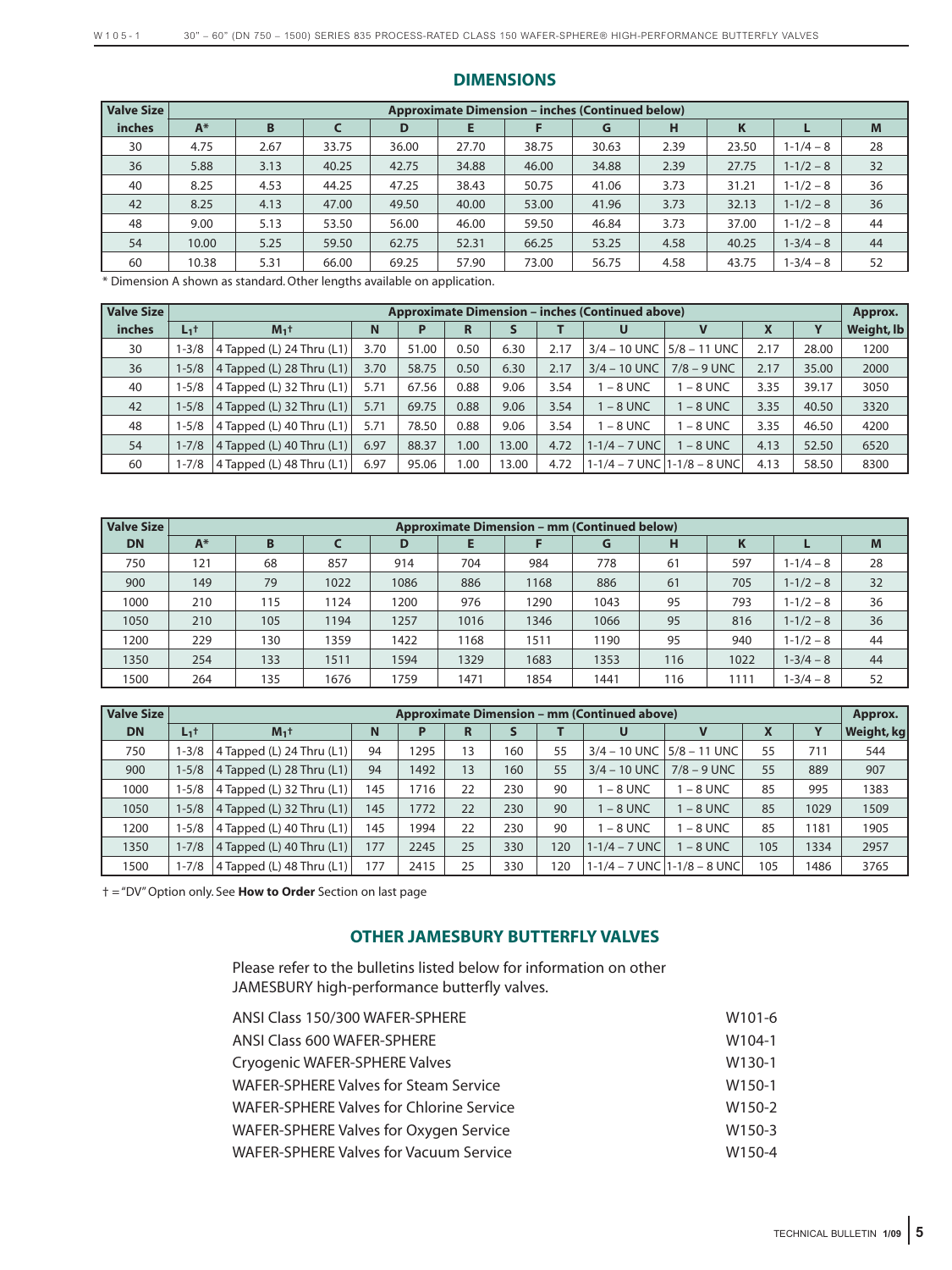|                | <b>BILL OF MATERIAL AND PARTS LIST</b>                         |                                                                                                      |                                                                                          |  |  |  |  |  |  |
|----------------|----------------------------------------------------------------|------------------------------------------------------------------------------------------------------|------------------------------------------------------------------------------------------|--|--|--|--|--|--|
| Part No.       | <b>Part Name</b>                                               | Type 835L-11-36HB<br>835L-11-3600<br>83PL-11-36HB<br>83PL-11-3600<br>F835L-11-36HB<br>F83PL-11-36HB  |                                                                                          |  |  |  |  |  |  |
| $\mathbf{1}$   | Body                                                           | Carbon steel ASTM A216 WCB 30" - 36"<br>Carbon Steel ASTM A105 42" & larger                          | Stainless steel ASTM A351 CF8M 30" - 36"<br>Stainless Steel ASTM A182 F316L 42" & larger |  |  |  |  |  |  |
| $\overline{2}$ | Insert                                                         | Carbon steel                                                                                         | Stainless steel                                                                          |  |  |  |  |  |  |
| 3              | <b>Disc</b>                                                    | 316 Stainless steel                                                                                  | 316 Stainless steel                                                                      |  |  |  |  |  |  |
| $\overline{4}$ | Bonnet-End Shaft (Driver)                                      | 316 Stainless steel<br>316 Stainless steel or<br>or 17-4PH stainless steel<br>17-4PH Stainless steel |                                                                                          |  |  |  |  |  |  |
| 5              | Seat                                                           |                                                                                                      | See last page (How to Order) for seat codes                                              |  |  |  |  |  |  |
| 6              | <b>Shaft Bearing</b>                                           |                                                                                                      | PTFE Composite backed with 316 Stainless steel                                           |  |  |  |  |  |  |
| $\overline{7}$ | Spacer                                                         |                                                                                                      | 316 Stainless steel                                                                      |  |  |  |  |  |  |
| 8              | <b>Shaft Seals</b>                                             |                                                                                                      | Carbon filled enhanced PTFE or graphite (FIRE-TITE)                                      |  |  |  |  |  |  |
| 9              | <b>Top Compression Ring</b><br>42" - 60" (DN 1050 - 1500) only |                                                                                                      | Stainless steel                                                                          |  |  |  |  |  |  |
| 10             | <b>Compression Plate</b>                                       | Stainless steel (1)                                                                                  |                                                                                          |  |  |  |  |  |  |
| 13             | Disc Pin                                                       | Same as shaft material                                                                               |                                                                                          |  |  |  |  |  |  |
| 14             | Stud                                                           |                                                                                                      | Stainless steel                                                                          |  |  |  |  |  |  |
| 15             | Hex Jam Nut                                                    | Stainless steel                                                                                      |                                                                                          |  |  |  |  |  |  |
| 16             | Lockwasher                                                     |                                                                                                      | Stainless steel                                                                          |  |  |  |  |  |  |
| 17             | Nameplate                                                      |                                                                                                      | Stainless steel                                                                          |  |  |  |  |  |  |
| 18             | <b>Drive Screw</b>                                             |                                                                                                      | Stainless steel                                                                          |  |  |  |  |  |  |
| 21             | Cap Screw                                                      |                                                                                                      | Stainless steel                                                                          |  |  |  |  |  |  |
| 26             | Nameplate                                                      |                                                                                                      | Stainless steel                                                                          |  |  |  |  |  |  |
| 27             | <b>Drive Screws</b>                                            |                                                                                                      | Stainless steel                                                                          |  |  |  |  |  |  |
| 37             | Non-Bonnet End Shaft (Idle)                                    | 316 Stainless steel<br>or 17-4PH Stainless steel                                                     | 316 Stainless steel or<br>17-4PH Stainless steel                                         |  |  |  |  |  |  |
| 41             | <b>Bottom Bearing Spacer</b><br>30" & 42" (DN 750 & 1050)      |                                                                                                      | <b>PTFE</b>                                                                              |  |  |  |  |  |  |
| 43             | <b>Top Bearing Spacer</b>                                      |                                                                                                      | <b>PTFE</b>                                                                              |  |  |  |  |  |  |
| 53             | Cover Plate                                                    |                                                                                                      | Stainless steel (1)                                                                      |  |  |  |  |  |  |
| 54             | Gasket                                                         |                                                                                                      | PTFE or Graphite (FIRE-TITE)                                                             |  |  |  |  |  |  |
| 55             | Cap Screw/ Stud                                                |                                                                                                      | Stainless steel                                                                          |  |  |  |  |  |  |
| 56             | Lockwasher                                                     |                                                                                                      | Stainless steel                                                                          |  |  |  |  |  |  |
| 57             | Nut                                                            |                                                                                                      | Stainless steel                                                                          |  |  |  |  |  |  |
| 64             | <b>Thrust Bearing</b>                                          |                                                                                                      | Stainless steel                                                                          |  |  |  |  |  |  |
| 65             | Spacer                                                         |                                                                                                      | Stainless steel                                                                          |  |  |  |  |  |  |

(1) Carbon Steel for  $48'' - 60''$  (DN 1200 – 1500) carbon steel valves.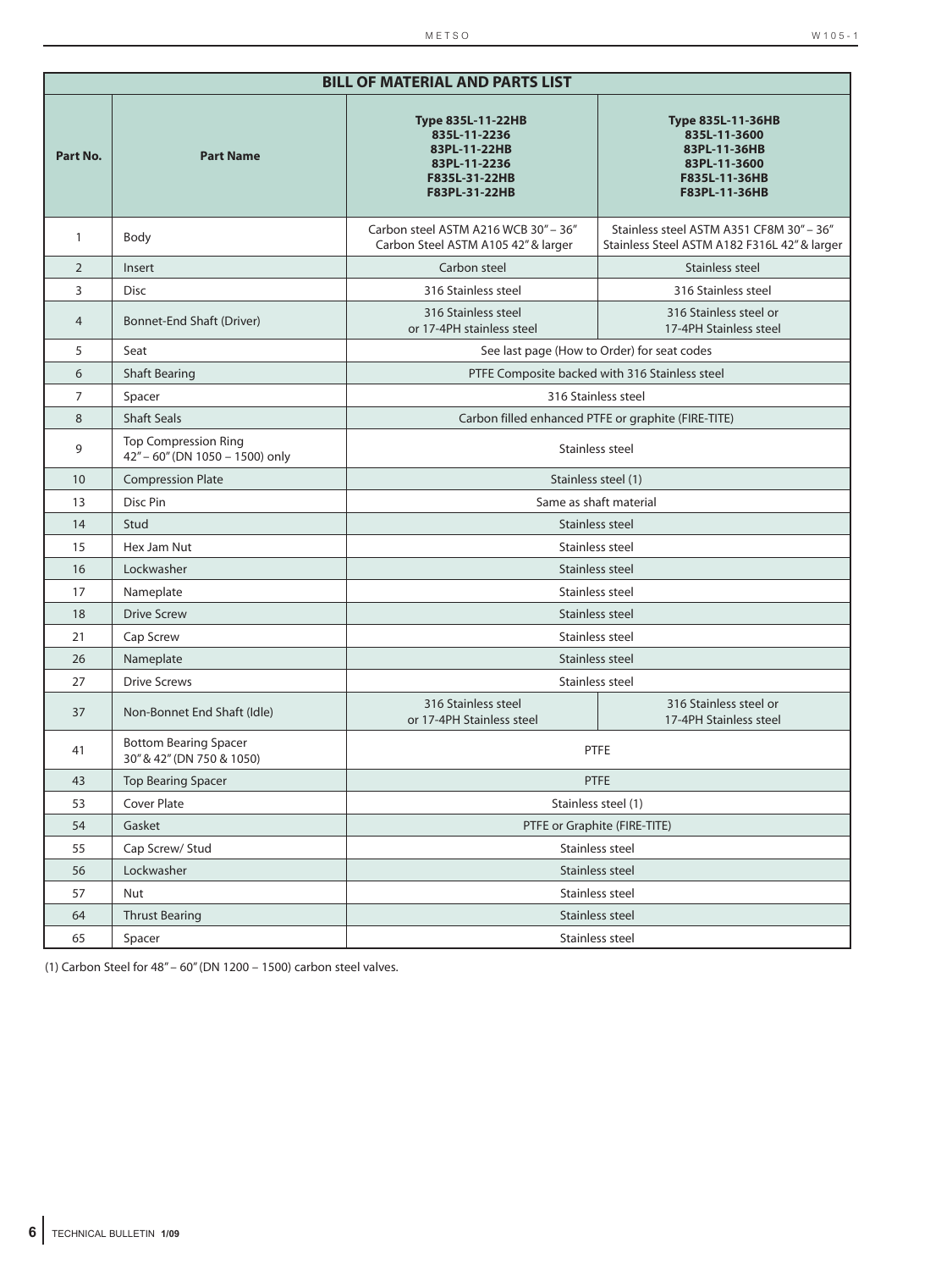# **VALVE TORQUE DATA**

The torque required to open or close the Series 835 can easily be calculated using the equation below. However, for your convenience, the following tables can be used as a quick guide for actuator selection. If the valve's torque is not listed in the tables, *use the equation to calculate the torque.* Refer to bulletins for specific pneumatic and electric actuators. Select an actuator that provides the same or greater torque output than the valve's torque.*If in doubt, select the next larger actuator.*

| <b>Valve Size</b> |                                                                                                                                            |                           | Torque at Given Shut-Off Differential Pressure for Series 835 Valves<br>with PTFE (T) or XTREME (X) Seat with Shaft Downstream or Upstream |                           |                       |  |  |  |  |
|-------------------|--------------------------------------------------------------------------------------------------------------------------------------------|---------------------------|--------------------------------------------------------------------------------------------------------------------------------------------|---------------------------|-----------------------|--|--|--|--|
| <i>inches</i>     | FT.LBS @ 20 psi                                                                                                                            | FT.LBS @ 40 psi           | FT·LBS @ 60 psi                                                                                                                            | FT·LBS @ 80 psi           | FT.LBS @ 100 psi      |  |  |  |  |
| 30                | 1600                                                                                                                                       | 1790                      | 1990                                                                                                                                       | 2180                      | 2380                  |  |  |  |  |
| 36                | 2460                                                                                                                                       | 2810                      | 3170                                                                                                                                       | 3530                      | 3890                  |  |  |  |  |
| 40                | 3340                                                                                                                                       | 3780                      | 4220                                                                                                                                       | 4660                      | 5100                  |  |  |  |  |
| 42                | 3920                                                                                                                                       | 4440                      | 4960                                                                                                                                       | 5480                      | 6000                  |  |  |  |  |
| 48                | 6170                                                                                                                                       | 6940                      | 7710                                                                                                                                       | 8480                      | 9250                  |  |  |  |  |
| 54                | 9100                                                                                                                                       | 10200                     | 11300                                                                                                                                      | 12400                     | 13500                 |  |  |  |  |
| 60                | 13500                                                                                                                                      | 15000                     | 16500                                                                                                                                      | 18000                     | 19500                 |  |  |  |  |
|                   | Torque at Given Shut-Off Differential Pressure for Series 835 Valves<br>with PTFE (T) or XTREME (X) Seat with Shaft Downstream or Upstream |                           |                                                                                                                                            |                           |                       |  |  |  |  |
| <b>Valve Size</b> |                                                                                                                                            |                           |                                                                                                                                            |                           |                       |  |  |  |  |
| <b>DN</b>         | N <sub>om</sub> @ 1.4 bar                                                                                                                  | N <sub>om</sub> @ 2.8 bar | N $\cdot$ m @ 4.1 bar                                                                                                                      | N <sub>om</sub> @ 5.5 bar | N $\cdot$ m @ 6.9 bar |  |  |  |  |
| 750               | 2170                                                                                                                                       | 2430                      | 2700                                                                                                                                       | 2960                      | 3230                  |  |  |  |  |
| 900               | 3335                                                                                                                                       | 3810                      | 4300                                                                                                                                       | 4790                      | 5275                  |  |  |  |  |
| 1000              | 4530                                                                                                                                       | 5125                      | 5720                                                                                                                                       | 6320                      | 6915                  |  |  |  |  |
| 1050              | 5315                                                                                                                                       | 6020                      | 6725                                                                                                                                       | 7430                      | 8135                  |  |  |  |  |
| 1200              | 8365                                                                                                                                       | 9410                      | 10460                                                                                                                                      | 11500                     | 12540                 |  |  |  |  |

| <b>Valve Size</b> | <b>Torque at Given Shut-Off Differential Pressure for Series F835 Valves</b><br>with FIRE-TITE Seat with Shaft Downstream or Upstream |                 |                 |                 |                  |  |  |  |  |  |
|-------------------|---------------------------------------------------------------------------------------------------------------------------------------|-----------------|-----------------|-----------------|------------------|--|--|--|--|--|
| <i>inches</i>     | FT.LBS @ 20 psi                                                                                                                       | FT.LBS @ 40 psi | FT.LBS @ 60 psi | FT.LBS @ 80 psi | FT.LBS @ 100 psi |  |  |  |  |  |
| 30                | 1790                                                                                                                                  | 1970            | 2160            | 2340            | 2530             |  |  |  |  |  |
| 36                | 2650                                                                                                                                  | 3000            | 3350            | 3700            | 4050             |  |  |  |  |  |
| 40                | 3830                                                                                                                                  | 4060            | 4490            | 4920            | 5350             |  |  |  |  |  |
| 42                | 4310                                                                                                                                  | 4820            | 5330            | 5840            | 6350             |  |  |  |  |  |
| 48                | 6660                                                                                                                                  | 7420            | 8180            | 8940            | 9700             |  |  |  |  |  |
| 54                | 9680                                                                                                                                  | 10760           | 11840           | 12900           | 14000            |  |  |  |  |  |
| 60                | 14300                                                                                                                                 | 15800           | 17300           | 18800           | 20300            |  |  |  |  |  |

1500 18300 20340 22370 24400 26440

| Valve Size | <b>Torque at Given Shut-Off Differential Pressure for Series F835 Valves</b><br>with FIRE-TITE Seat with Shaft Downstream or Upstream |                       |                       |                       |                       |  |  |  |  |  |
|------------|---------------------------------------------------------------------------------------------------------------------------------------|-----------------------|-----------------------|-----------------------|-----------------------|--|--|--|--|--|
| <b>DN</b>  | N $\cdot$ m @ 1.4 bar                                                                                                                 | N $\cdot$ m @ 2.8 bar | N $\cdot$ m @ 4.1 bar | N $\cdot$ m @ 5.5 bar | N $\cdot$ m @ 6.9 bar |  |  |  |  |  |
| 750        | 2430                                                                                                                                  | 2670                  | 2930                  | 3175                  | 3430                  |  |  |  |  |  |
| 900        | 3590                                                                                                                                  | 4070                  | 4540                  | 5015                  | 5490                  |  |  |  |  |  |
| 1000       | 4920                                                                                                                                  | 5510                  | 6090                  | 6670                  | 7255                  |  |  |  |  |  |
| 1050       | 5840                                                                                                                                  | 6535                  | 7230                  | 7920                  | 8610                  |  |  |  |  |  |
| 1200       | 9030                                                                                                                                  | 10060                 | 11090                 | 12120                 | 13150                 |  |  |  |  |  |

# **TORQUE EQUATION**

Use the following equation to calculate the torque required to open and close the Series 815 and Series 830 valves.

Torque required (FT $\cdot$ LBS) = (Kt multiplied by the shut-off differential pressure in psi) + Ts.

**EXAMPLE:** 30" (DN 750) 835L-11-36HBMT at 70 psi (4.8 bar) differential pressure  $= (9.8 \text{ X})$  $70$ ) + 1400 = 2066 FT $\cdot$ LBS.

To convert FT•LBS to N•m, multiply by 1.356.

| <b>Valve Size</b> |           | Series 835 T, X Seats                        |           | <b>Series 835 FIRE-TITE Seats</b>            |           |  |
|-------------------|-----------|----------------------------------------------|-----------|----------------------------------------------|-----------|--|
| inches            | <b>DN</b> | Kt<br><b>Shaft Downstream</b><br>or Upstream | <b>Ts</b> | Kt<br><b>Shaft Downstream</b><br>or Upstream | <b>Ts</b> |  |
| 30                | 750       | 9.8                                          | 1400      | 9.3                                          | 1600      |  |
| 36                | 900       | 17.9                                         | 2100      | 17.5                                         | 2300      |  |
| 40                | 1000      | 22                                           | 2900      | 21.5                                         | 3200      |  |
| 42                | 1050      | 26                                           | 3400      | 25.5                                         | 3800      |  |
| 48                | 1200      | 38.5                                         | 5400      | 38                                           | 5900      |  |
| 54                | 1350      | 54.9                                         | 8000      | 54                                           | 8600      |  |
| 60                | 1500      | 75.1                                         | 12000     | 74.5                                         | 12800     |  |